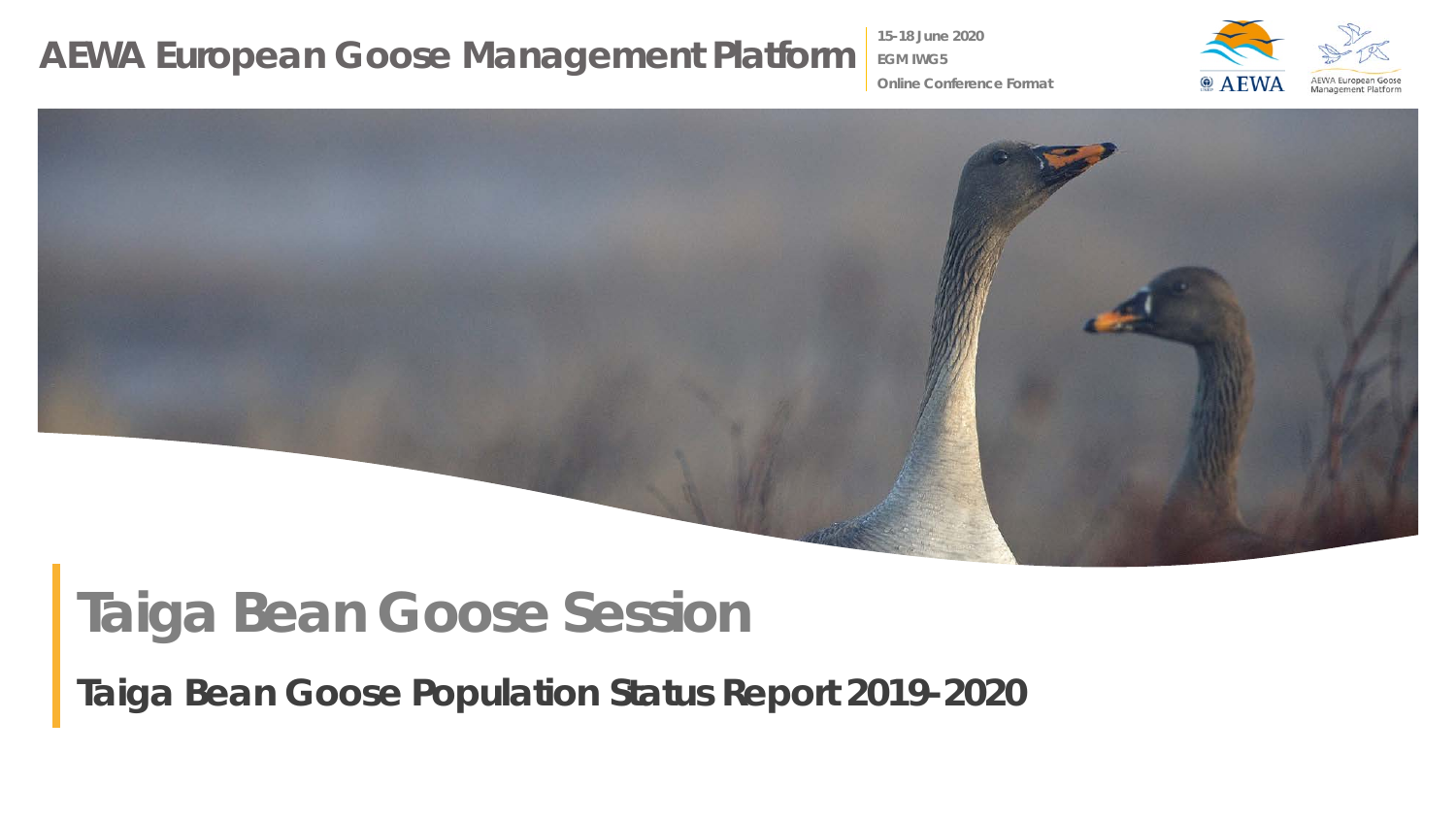**15-18 June 2020 EGM IWG5 Online Conference Format**



Taiga Bean Goose Population Status Report 2019/2020 Doc. AEWA/EGMIWG/5.10

#### **TAIGA BEAN GOOSE POPULATION STATUS REPORT 2019-2020**

#### **TAIGA BEAN GOOSE POPULATION STATUS REPORT 2019-2020**

Report prepared by the AEWA European Goose Management Platform (EGMP) Data Centre

Henning Heldbjerg<sup>1</sup>, Anthony D. Fox<sup>1</sup>, Thomas Kjær Christensen<sup>1</sup>, Preben Clausen<sup>1</sup>, Hakon Kampe-Persson<sup>2</sup>, Kees Koffijberg<sup>3</sup>, Vasiliy Kostiushyn<sup>4</sup>, Niklas Liljebäck<sup>5</sup>, Carl Mitchell<sup>7</sup>, Leif Nilsson<sup>7</sup>, Sonia Rozenfeld<sup>8</sup>, Ulf Skyllberg<sup>9</sup>, & Mikko Alhainen<sup>10</sup>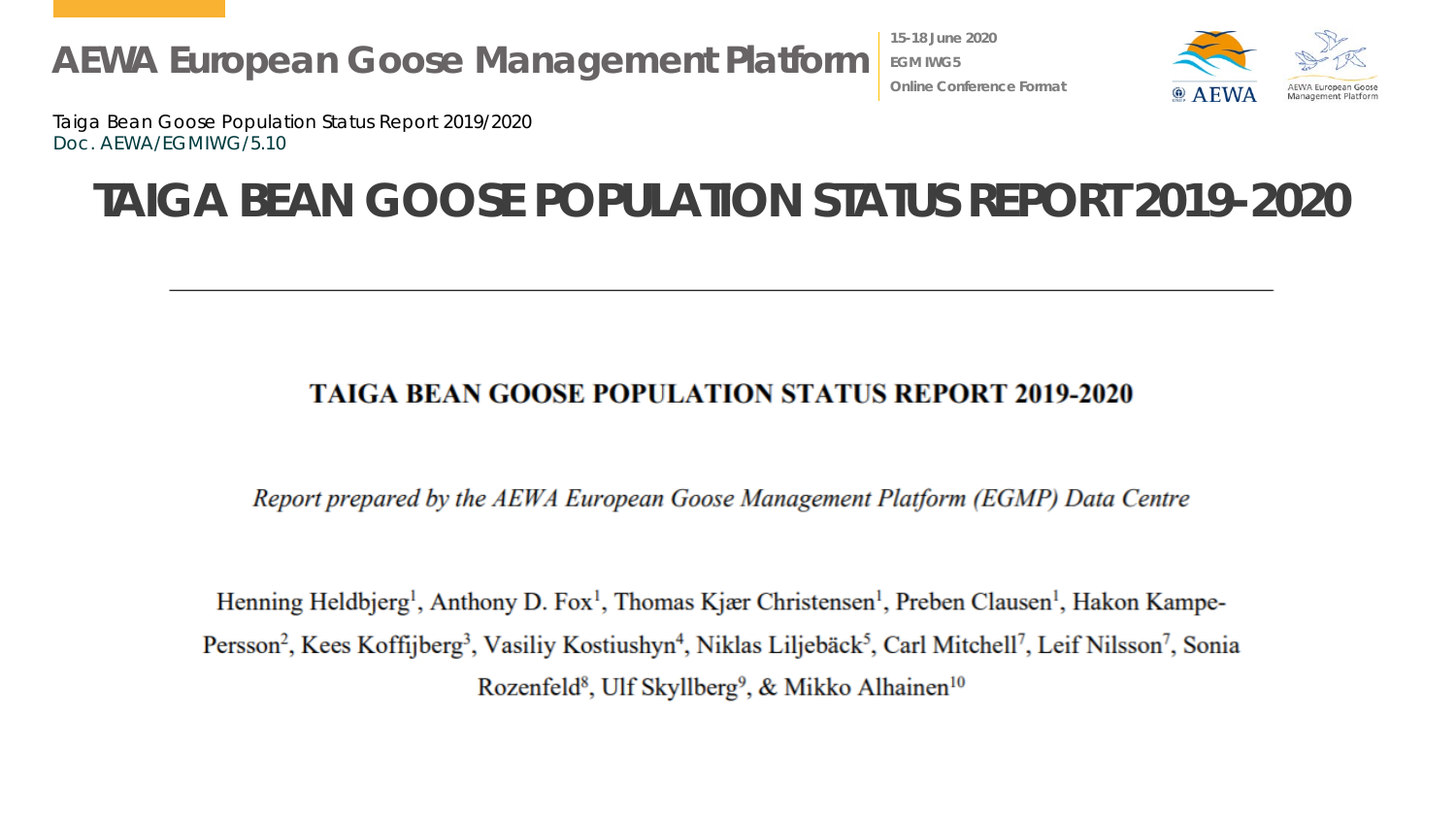Taiga Bean Goose Population Status Report 2019/2020 Doc. AEWA/EGMIWG/5.10

Population status of the four Management Units (MUs) of Taiga Bean Goose for the season 2019/2020

- To assess the population development and to
- Provide input for the modelling of a harvest strategy for the Central MU for the coming hunting season (2020/2021).

## **Aim**



**Online Conference Format**



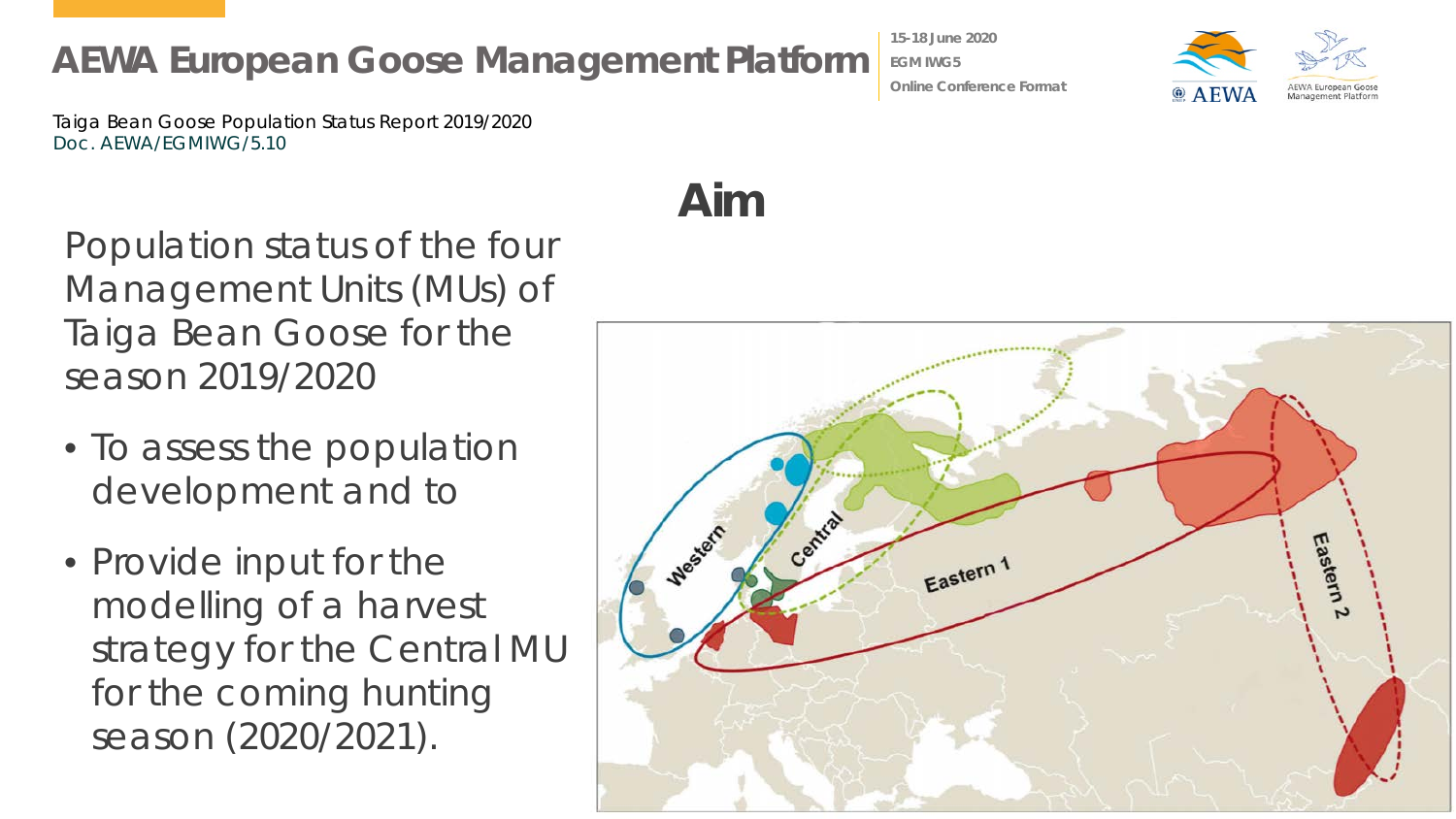**15-18 June 2020 EGM IWG5 Online Conference Format**



Taiga Bean Goose Population Status Report 2019/2020

# Doc. AEWA/EGMIWG/5.10 **Taiga Bean Goose**

- Two subspecies of Bean Goose
	- Taiga Bean Goose
	- Tundra Bean Goose
- Taiga Bean Goose (*Anser fabalis fabalis*) = TBG

#### From the new ID guide<https://egmp.aewa.info/>



**Identification of Tundra and Taiga Bean Goose**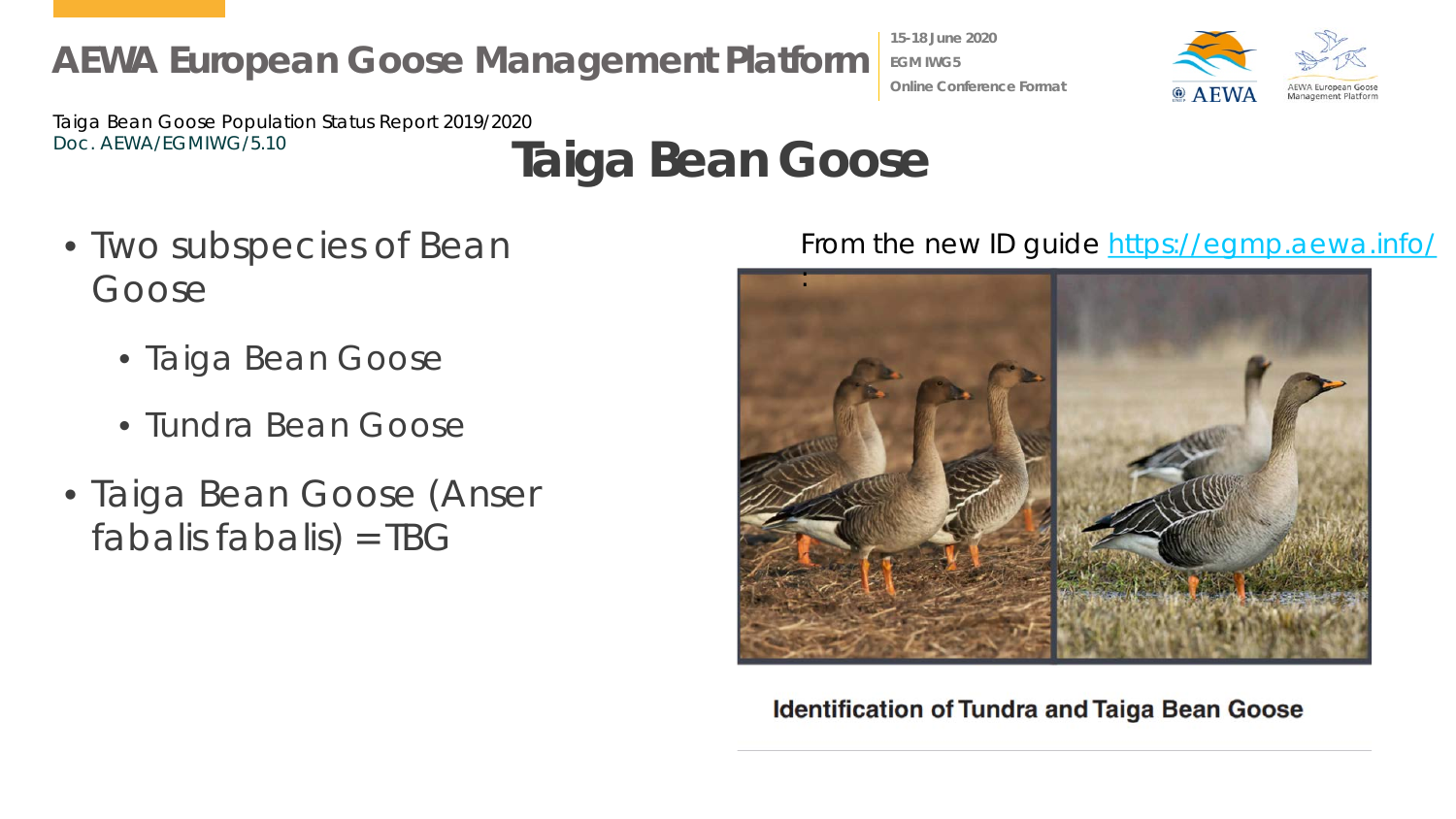Taiga Bean Goose Population Status Report 2019/2020 Doc. AEWA/EGMIWG/5.10

### **Western Management Unit**

The Western MU population was counted during mid-winter.

The number is similar to the previous year

**AEWA European Goose Management Platform**

Movements from Scotland to Denmark already in early January

We need to better understand the movements of the WMU

| Country      | Area              | <b>Number</b> |
|--------------|-------------------|---------------|
| Denmark      | <b>NW Jutland</b> | 1,170         |
| Scotland, UK | Slamannan         | 207           |
| England, UK  | <b>Norfolk</b>    |               |
| Total        |                   | 1.384         |



**EGM IWG5 Online Conference Format**

**15-18 June 2020**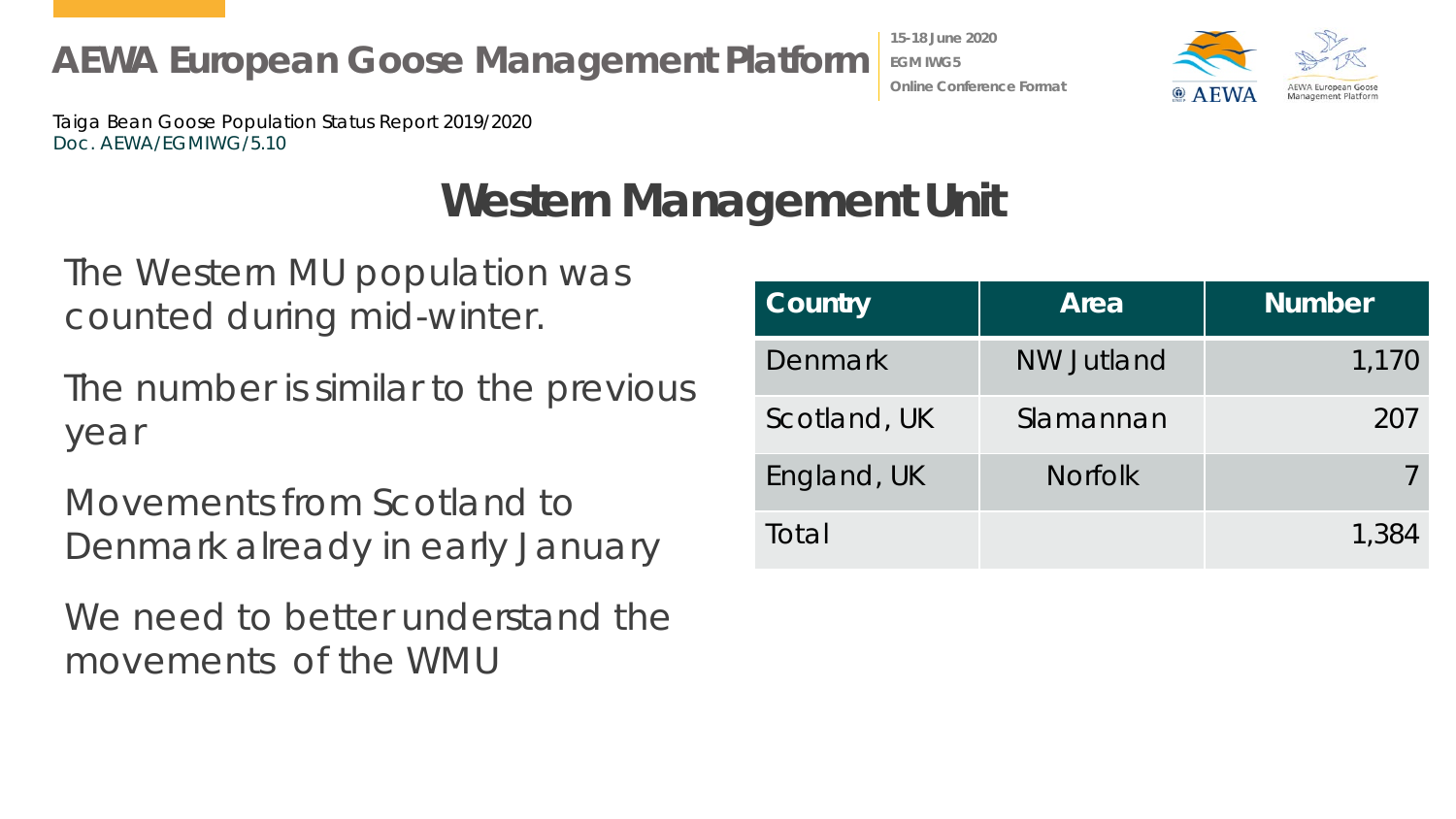**15-18 June 2020 EGM IWG5 Online Conference Format**



Taiga Bean Goose Population Status Report 2019/2020 Doc. AEWA/EGMIWG/5.10

## **Central Management Unit**

- Population estimates in the 2019/2020 season were based on monitoring in October, January and again in early March.
	- The majority of the TBG are in Sweden during the counts in October and March
	- During January we have no reports from Germany where an unknown part of the TBG are thought to be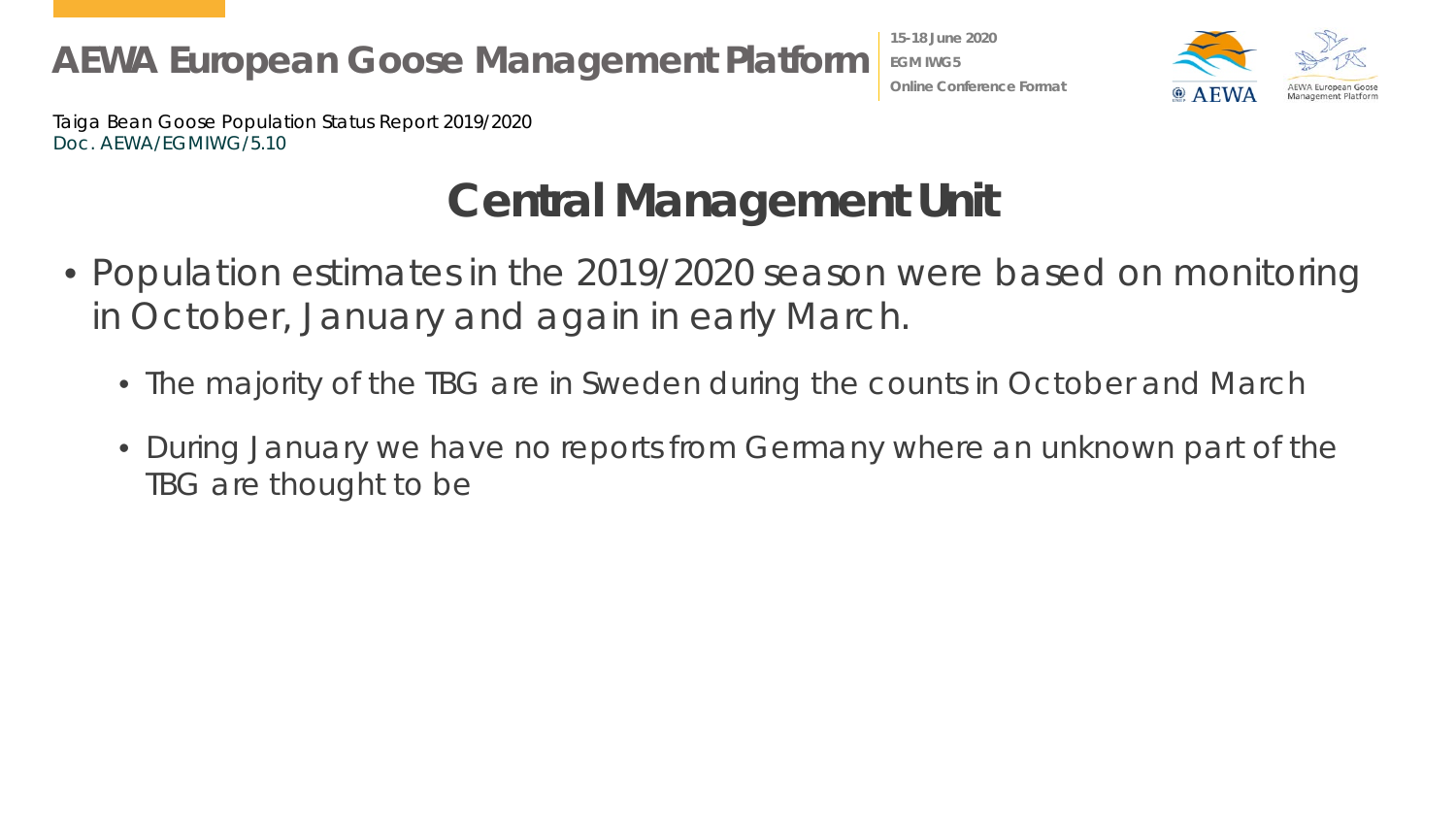Taiga Bean Goose Population Status Report 2019/2020 Doc. AEWA/EGMIWG/5.10

> **Number of Bean Geese Reported by** Country Area Tundra Unidentified Taiga Kampe-Persson 447 54.700 5.270 2020 Sweden Sweden 5.270 54,700 20,857 Nilsson 2020 20,857 Total 75,557 Tiira.fi. Finland Finland **NA** 850 6.300 Antti Piironen Lille Denmark  $\overline{0}$  $\Omega$ Vildmose DOFbasen.dk. Outside Preben Clausen 67 Lille 17  $\Omega$ Vildmose North-Germany Central Germany The www.waarneming. Netherland 16,182 nl (Taiga BG only)  $\overline{0}$  $S<sup>1</sup>$ Kees Koffijberg Estimated Total 75,574

#### **Central MU October counts**

A total of c. 75,000 TBG counted during two weeks in October

- Of these, c. 21,000 were not identified during the counts but judged to be TBG based on recent observations
- 6,300 were counted in Finland but judged to also be included in the Swedish counts due to an influx from FI

A shorter period with simultaneously counts would be preferable to lessen the movements

**15-18 June 2020 EGM IWG5**



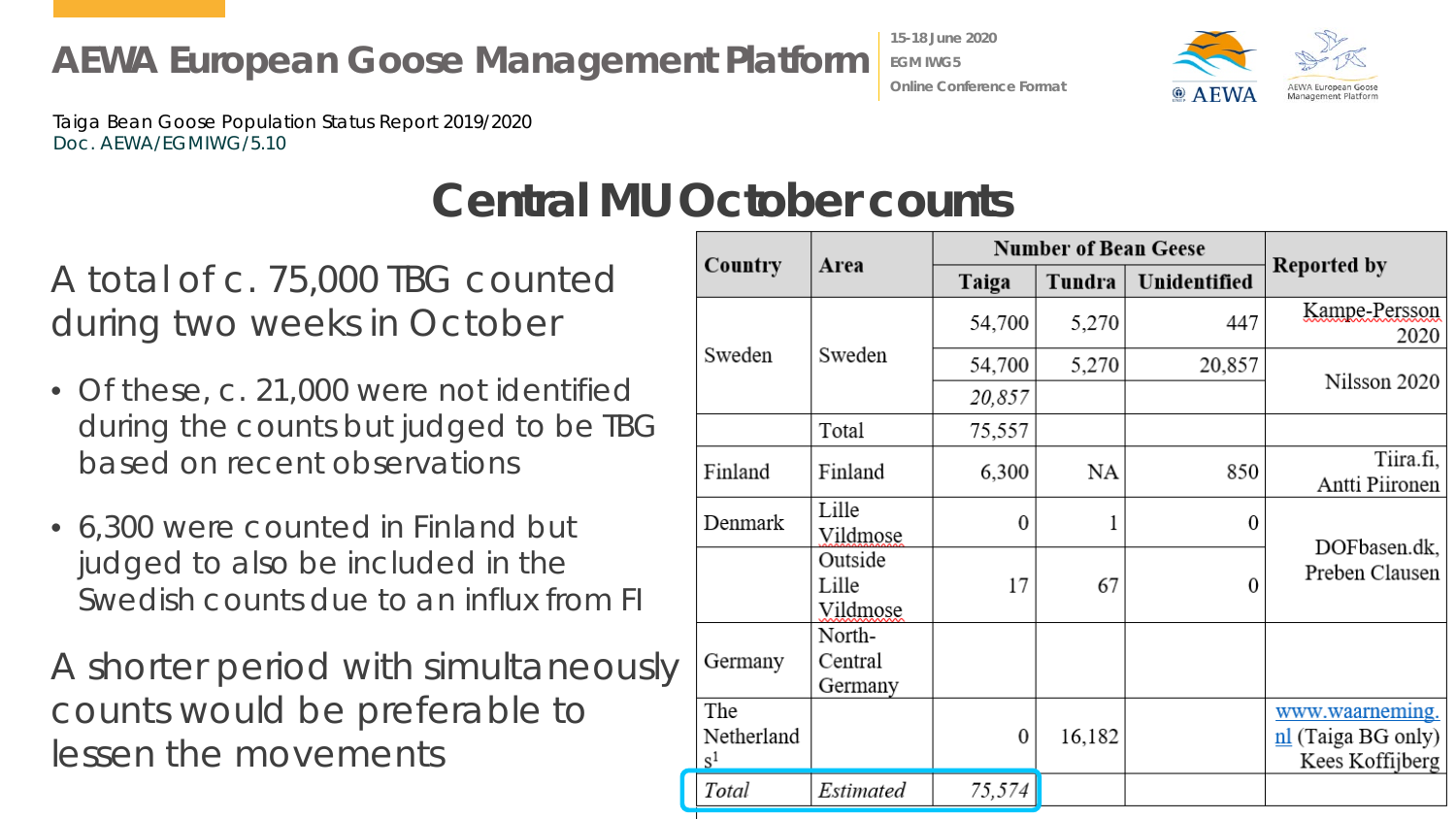**15-18 June 2020 EGM IWG5 Online Conference Format**



Taiga Bean Goose Population Status Report 2019/2020 Doc. AEWA/EGMIWG/5.10

#### **Central MU March counts**

#### A total of c. 62,000 TBG counted during the first days in March

• Of these, c. 1,000 were from Latvia, which was previously not included



|              | <b>Number of Bean Geese</b> |                            |              |                         |
|--------------|-----------------------------|----------------------------|--------------|-------------------------|
| Country      | Taiga                       | <b>Estimated</b><br>Tundra | Unidentified | Reported by             |
| Finland      | 1,000                       | ??                         | ??           |                         |
| Sweden       |                             |                            | 64,000       | Ulf Skyllberg           |
|              | 60,000                      | 4,000                      |              |                         |
| Denmark      | 213                         | 431                        | 0            | Preben Clausen          |
| Latvia       | 1,000                       | 23,539                     | 720          | Hakon Kampe-<br>Persson |
| <b>Total</b> | 62,213                      | 27,970                     | 720          |                         |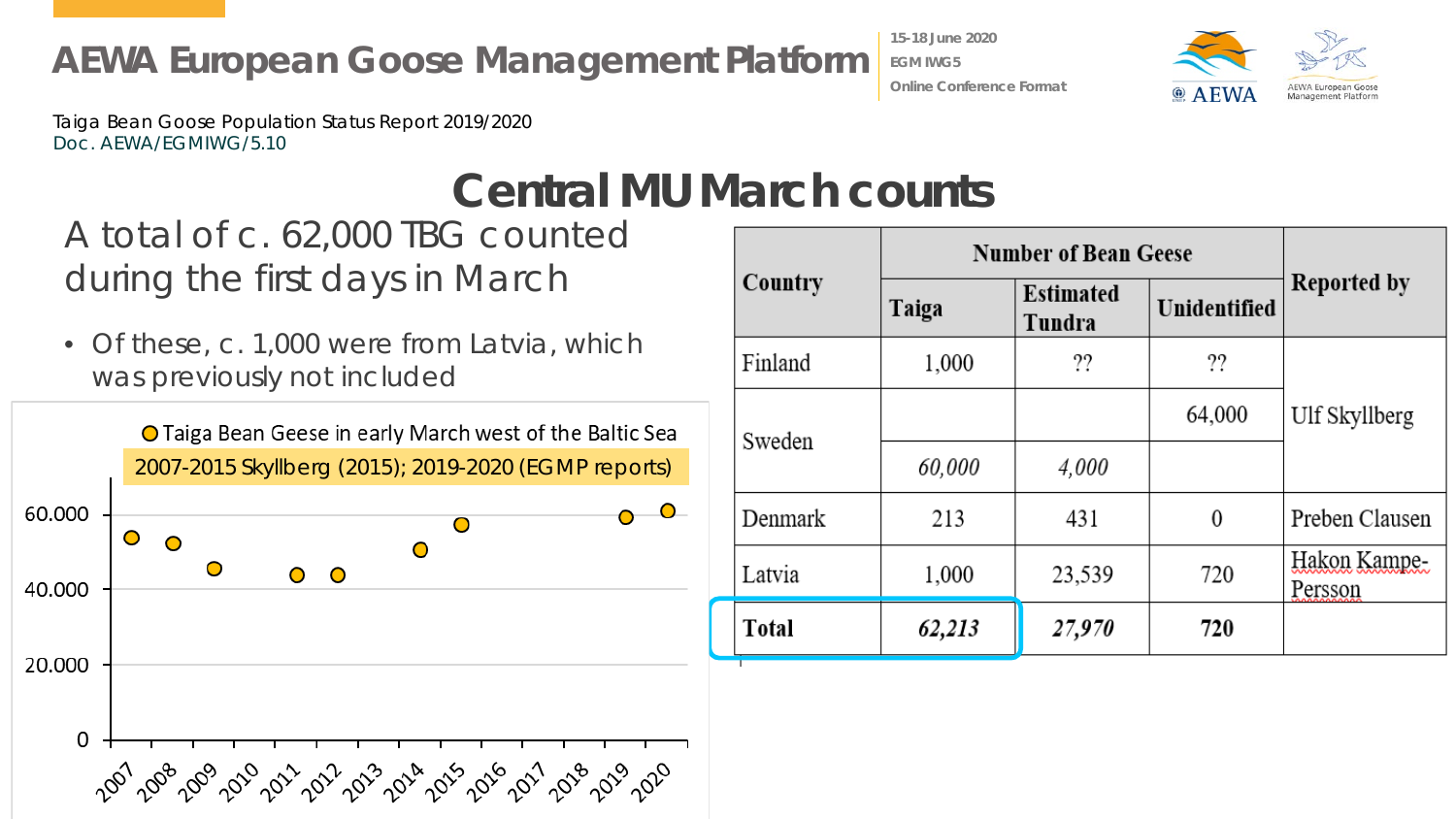**15-18 June 2020 EGM IWG5 Online Conference Format**



Taiga Bean Goose Population Status Report 2019/2020 Doc. AEWA/EGMIWG/5.10

## **Population trend and production**

- Estimated population size based on the integrated population model was 80,700 in October 2019, 77,000 in January 2020, and 75,200 in March 2020.
- Estimates (IPM) of population size increased over the last decade in all three months, especially so after the Finnish harvest moratorium in 2014.
- This year's counts show a large increase during autumn and a minor increase during spring since the previous year.
- A part of the explanation for the increase is the higher production of young, 26.9% (N= 435 juv/1,181 ad) (Hakon Kampe-Persson)
	- Compared to 7% in 2017 and 8% in 2018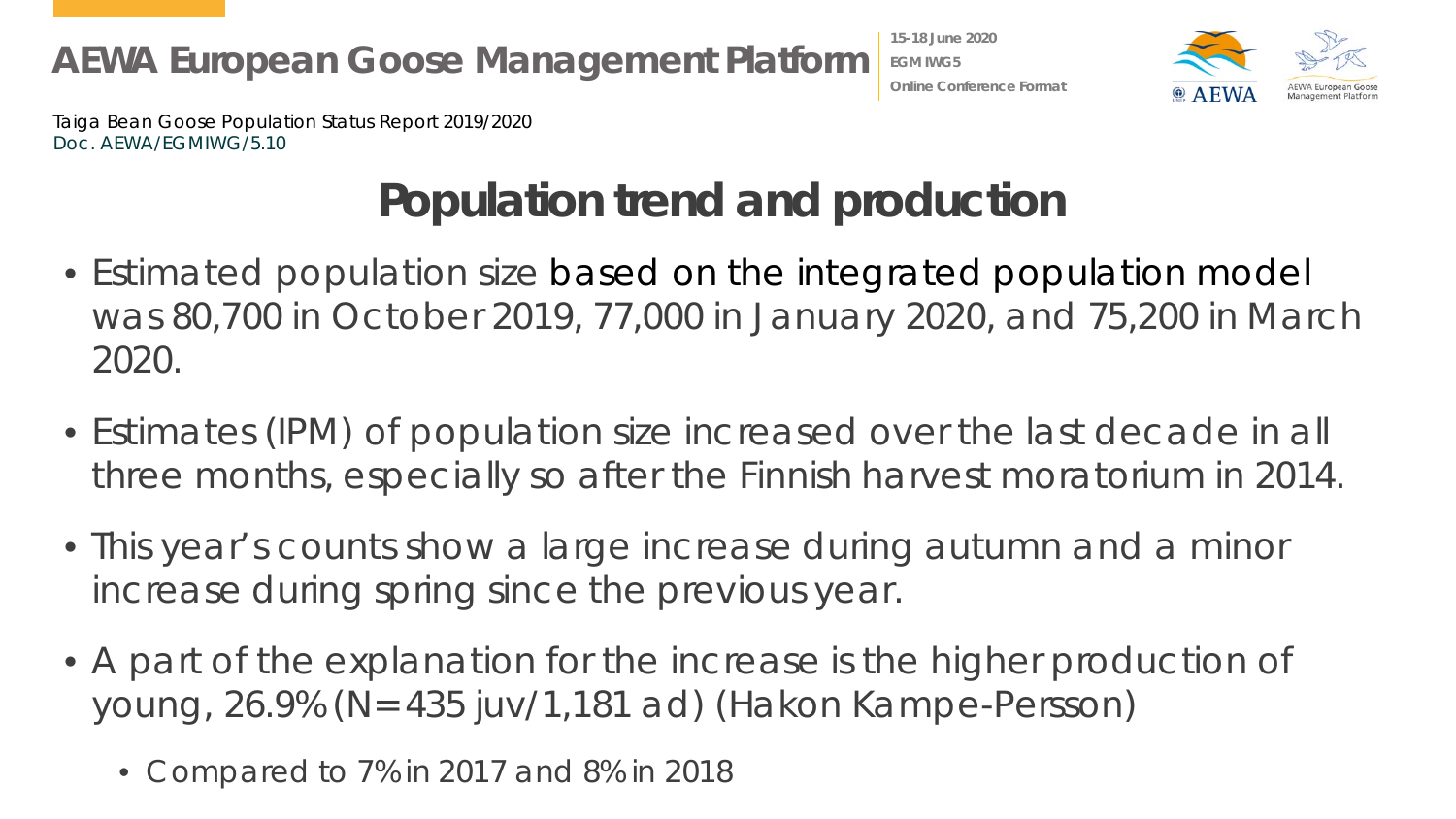**15-18 June 2020 EGM IWG5 Online Conference Format**



Taiga Bean Goose Population Status Report 2019/2020 Doc. AEWA/EGMIWG/5.10

## **Harvest data**



Harvest data are not up-to-date everywhere

- Delivered at slow pace
- Not separated into subspecies

Too few wings for a reliable age ratio estimate (only 10 received in Denmark in 2019/20)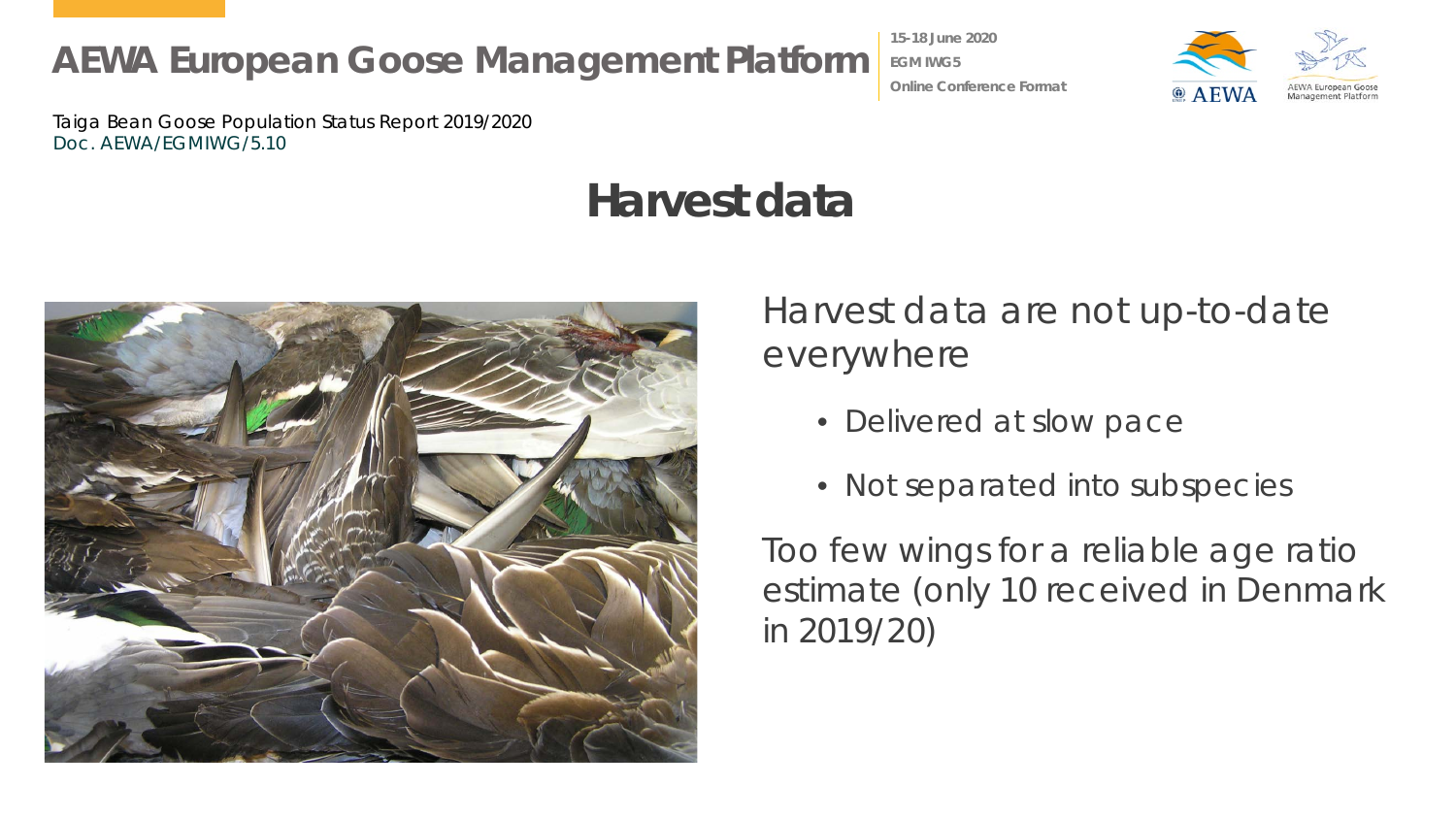**Head samples**

Taiga Bean Goose Population Status Report 2019/2020 Doc. AEWA/EGMIWG/5.10

- Head samples used to describe the proportion of Tundra and Taiga Bean Geese in Swedish harvest
	- 233 heads in 2017/18, 504 in 2018/19 and c. 400 in 2019/20
	- Unfortunately they are not examined yet (due to limited funding)

**15-18 June 2020 EGM IWG5 Online Conference Format**

From the new ID guide:





young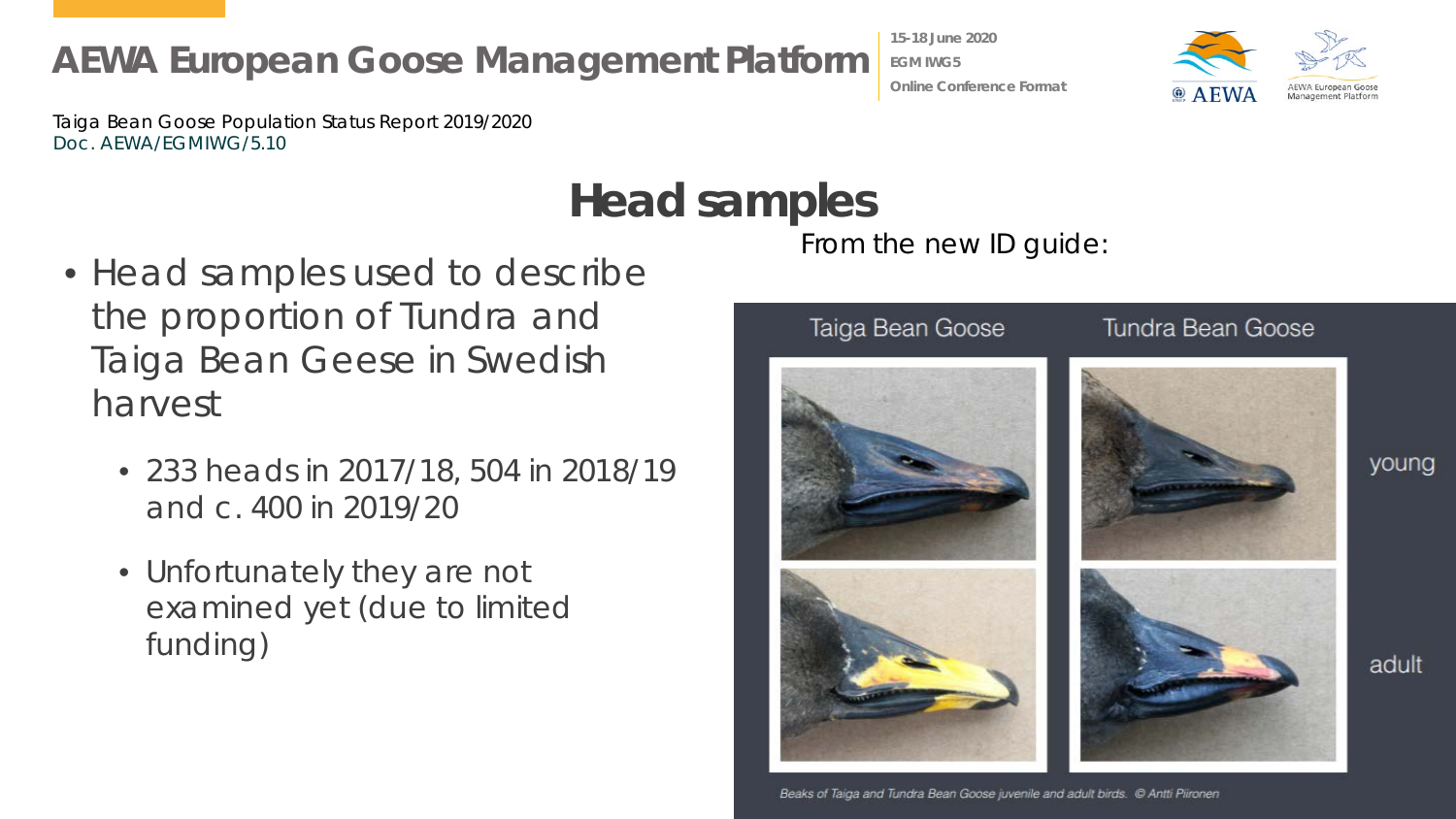**15-18 June 2020 EGM IWG5 Online Conference Format**



Taiga Bean Goose Population Status Report 2019/2020 Doc. AEWA/EGMIWG/5.10

## **Management challenges**

Successful implementation of an AHM framework for the Central Taiga Bean Goose MU requires annual abundance and harvest data in order to model population estimates and assess effects of harvest

- Reliable annual population estimates are now available for autumn and spring
- Up to date sub-species specific hunting bag data are required from all Range States (particular Sweden, Finland, Denmark, Russia (by region) and Germany), but are still missing from several areas.
- Data on annual survival and/or reproductive success (e.g. samples of the ratio of young to adults in autumn) would also be helpful for improving the model.